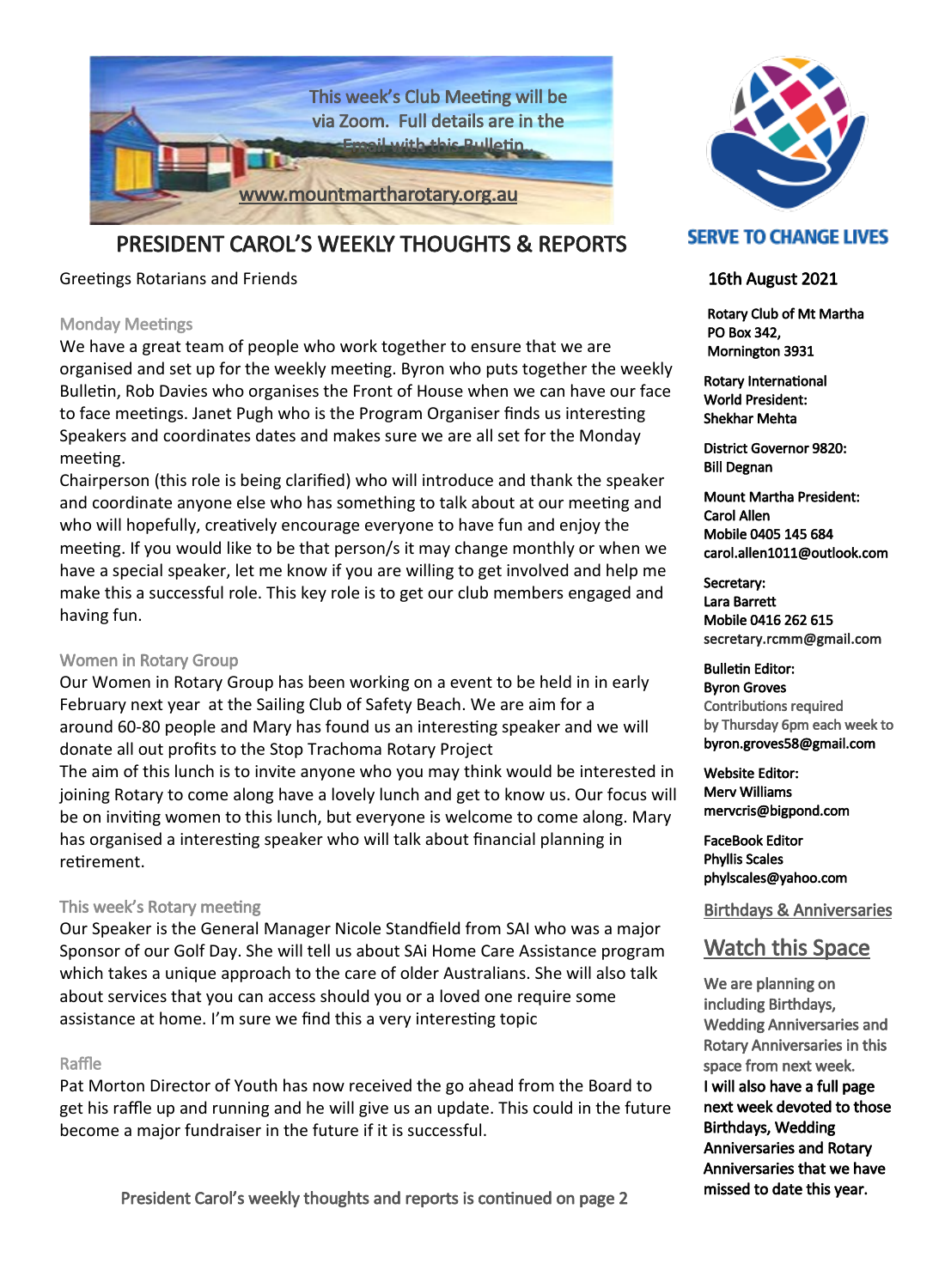

## President Carol's weekly thoughts and reports continued from page 1

## Membership Committee meeting and District workshop

I attended the membership committee meeting this week and together with Peter Rawlings attended the District Membership Zoom workshop on Wednesday evening. The two take always for me were set up and start sending your 'Friends of Rotary' your weekly Bulletin and include all our corporate sponsors and honorary members as well. Let them know they are welcome to attend any of our Zoom or face to face meeting if they are interested. The point was made that when talking about membership be clear about what we have to offer and what our fundraising projects are supporting. A good example of this is our raffle which will go towards the Peninsula Trail and specially the Mt Martha Project area.

## Friends of Rotary to receive the Bulletin

We are asking you all to identify any of your friends or acquaintances who could be interested in being a Friend of Rotary and ask them if they would like to receive our weekly Bulletin. Please send Peter Rawlings their first name and surname and email address so we can include them in our Bulletin Email. This could encourage them to attend any functions or Zoom in to our meeting if there something of interest for them, they *may even decide to join.* Our Peninsula Bay Trail or our new Environmental Committee are the perfect opportunities to get people involved in local activities. If everyone invited JUST 1 person we could soon have 40 potential new members!

## BBQ Trailer Update

Thanks to Wayne Jenkins for this update and for all the time and effort he and his team have put in to getting the trailer fixed and ready to go.

" Trevor from the Caravan Repair Centre in Carrum Downs has now advised the quotation(s) for the following two tasks:

- $\Rightarrow$ Quotation on the review, supply, rework and the issuance of a Certificate of Compliance for the existing Gas System on the trailer.
- Quotation for the Supply, Fitment and Certification of a Gas Hot Water System to the trailer.  $\Rightarrow$ (All inclusive, 55 lt water tank with Battery Ignition and Pump System, with snap on couplings.) (A Portable System made semi-permanent). His quotation for the above two items is:  $\sharp$ 2,504.

I spoke to other members that have been tasked with this BBQ review/upgrade initiative, and we agreed that this is well within our budget of \$5000 and it complies with our objectives."

## Bulletin articles required

Don't forget that if something is bugging you or you have something you would like us to consider please sending it to Byron who will include it in the Bulletin. We will soon (maybe next week) sending out the Bulletin through Club Runner so will be which is a great step forward.

Have a great weekend and see you on Monday evening

President Carol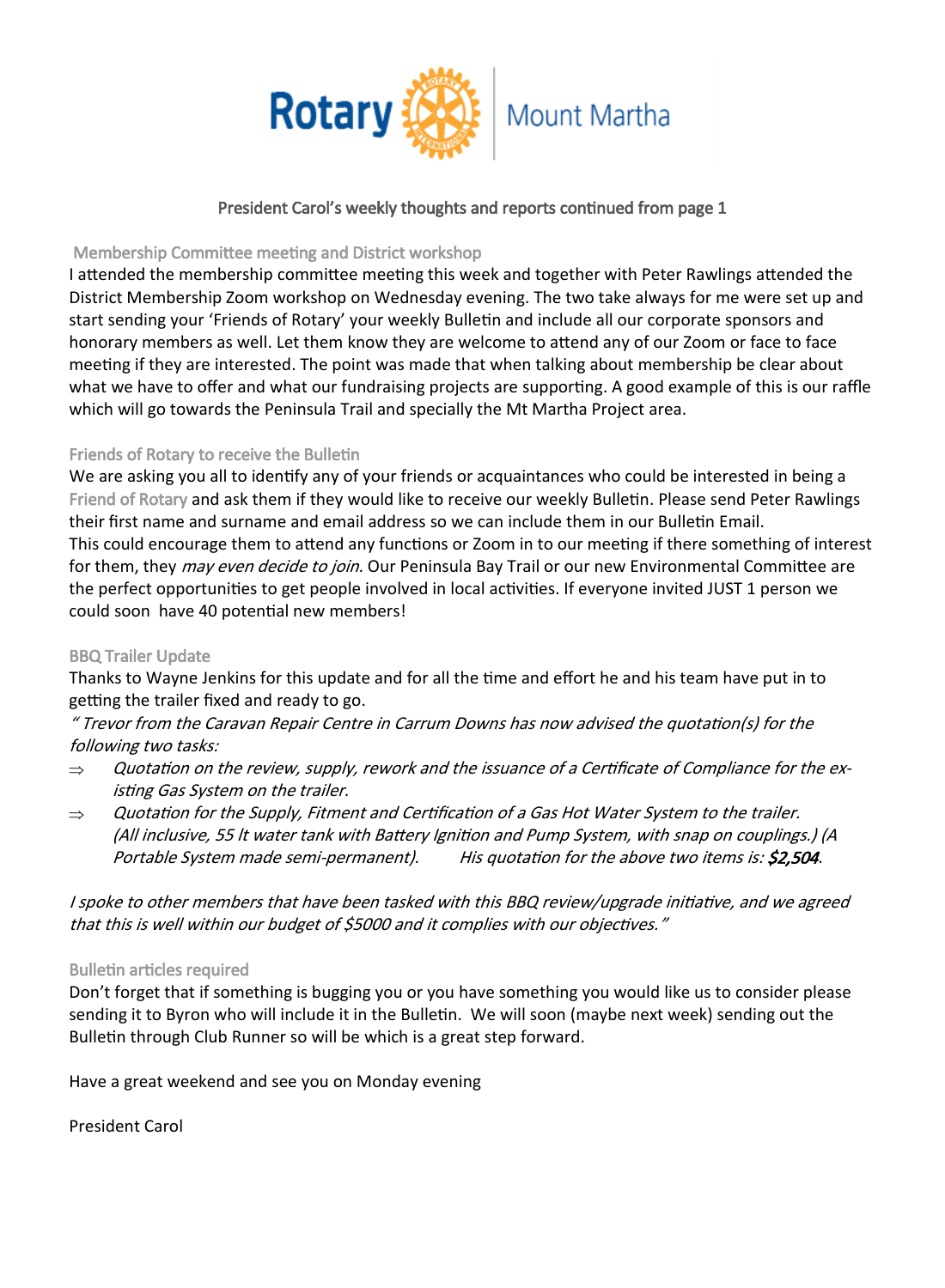

## AUGUST IS MEMBERSHIP & NEW CLUB DEVELOPMENT MONTH

| Mon 16 Aug  | RCMM Club meeting - via Zoom with Guest Speaker - Nicole Sandford of SAI Home &          |
|-------------|------------------------------------------------------------------------------------------|
|             | <b>Community Services - Golf Day Sponsor</b>                                             |
| Tue 17 Aug  | RCMM International & Foundation Committee meeting via Zoom at 7pm                        |
| Mon 23 Aug  | <b>RCMM Club meeting - TBA</b>                                                           |
| Sat 28 Aug  | MM Sausage Sizzle - see Roster on page 7                                                 |
| Sat 28 Aug  | Bunnings BBQ - see Roster on page 7                                                      |
| Mon 30 Aug  | RCMM Social meeting - further details to come from President Carol                       |
|             |                                                                                          |
|             | SEPTEMBER IS BASIC EDUCATION AND LITERACY MONTH                                          |
| Mon 6 Sept  | <b>RCMM Club meeting</b> - Julia Murphy Speech Therapist (Children learning to read etc) |
| Sat 11 Sept | MM Sausage Sizzle - see Roster on page 7                                                 |
| Mon 13 Sept | <b>RCMM Committee meetings</b>                                                           |
| Mon 20 Sept | <b>RCMM Club meeting - TBA</b>                                                           |
| Sat 25 Sept | Bunnings BBQ - see Roster on page 7                                                      |
| Sat 25 Sept | MM Sausage Sizzle - see Roster on page 7                                                 |
| Mon 27 Sept | <b>RCMM Club meeting - District Governor, Bill Degnan visit</b>                          |

# OUR COMMUNITY & CLUB SUPPORTERS, TO WHOM WE ARE VERY GRATEFUL

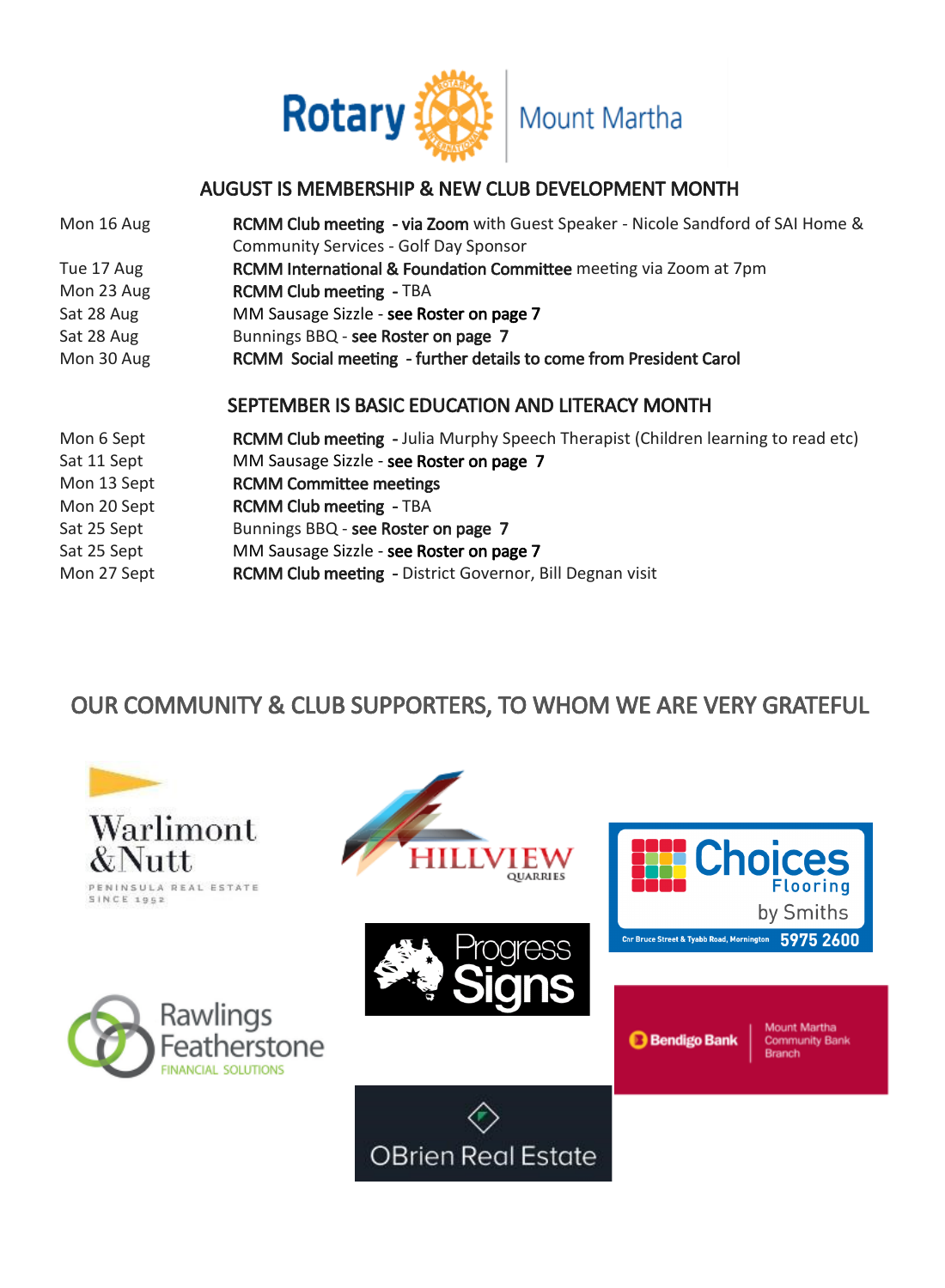

# A Membership Story

Dear fellow members, August is Membership and New Club Development month so I relate this little story to help you dust away your membership cobwebs and gee up some focus and traction on this very important subject. Please read on with your membership hat firmly in place. Note here that some members have heard this but many didn't so here we go again.

On 9am Saturday 24/07/21 I was walking the streets of Mornington with my Victoria Police mentee Detective Senior Sergeant Mark Patrick doing one of our regular catchups when we chanced upon a group of people outside Farrell's Bookshop. This group was made up of Ms Max a businesswoman, Mr Bill a senior exec, Ms Y a young mother and Ms Val a friend. All are friends of Mark and in the freezing cold they asked the following questions;

- What is your relationship with Mark?  $\bullet$
- What is the Rotary?
- What does the Rotary do?

Ms Max it turned out had once been asked to address a Rotary club in Sherbrooke and she wondered as to the makeup of her audience. Given my answer "about 73" she wondered as to how anything she might say would be of use or interest to her audience.

Next questions;

- Is the Rotary the same as that cult that has the cream brick building down the road?  $\bullet$
- Do the Lions still exist?  $\bullet$
- Is Rotary in competition with them?
- Are there women in Rotary?  $\bullet$

You get the idea but what is your take on this meeting outside Farrell's? Here is mine;

- Apart from me there were 4 potential members outside Farrells.  $\bullet$
- There is a desperate need to lift our PR effort.
- My, and I suspect your Rotary knowledge, needs to be dusted off and grown.
- We need sales aids

Suggested actions arising;

- Start a Rotary knowledge program right now  $\Rightarrow$
- $\rightarrow$ Strengthen our PR efforts i.e., Merv needs a hand so give him one – more hands would be good.
- At the 26/07/21 membership meeting David Wheeler put forward a suggestion so he will follow  $\Rightarrow$ up on that and visit 3 local businesses and find out what prospects there are for new members at each.
- At the same meeting Jonathan told a terrific story as to how an action by him made a great  $\Rightarrow$ difference to some folks in PNG. My view is that a collection of such stories would be wonderful sales aids when speaking with prospective members and answering the question What does Rotary do? Can you too write up such a story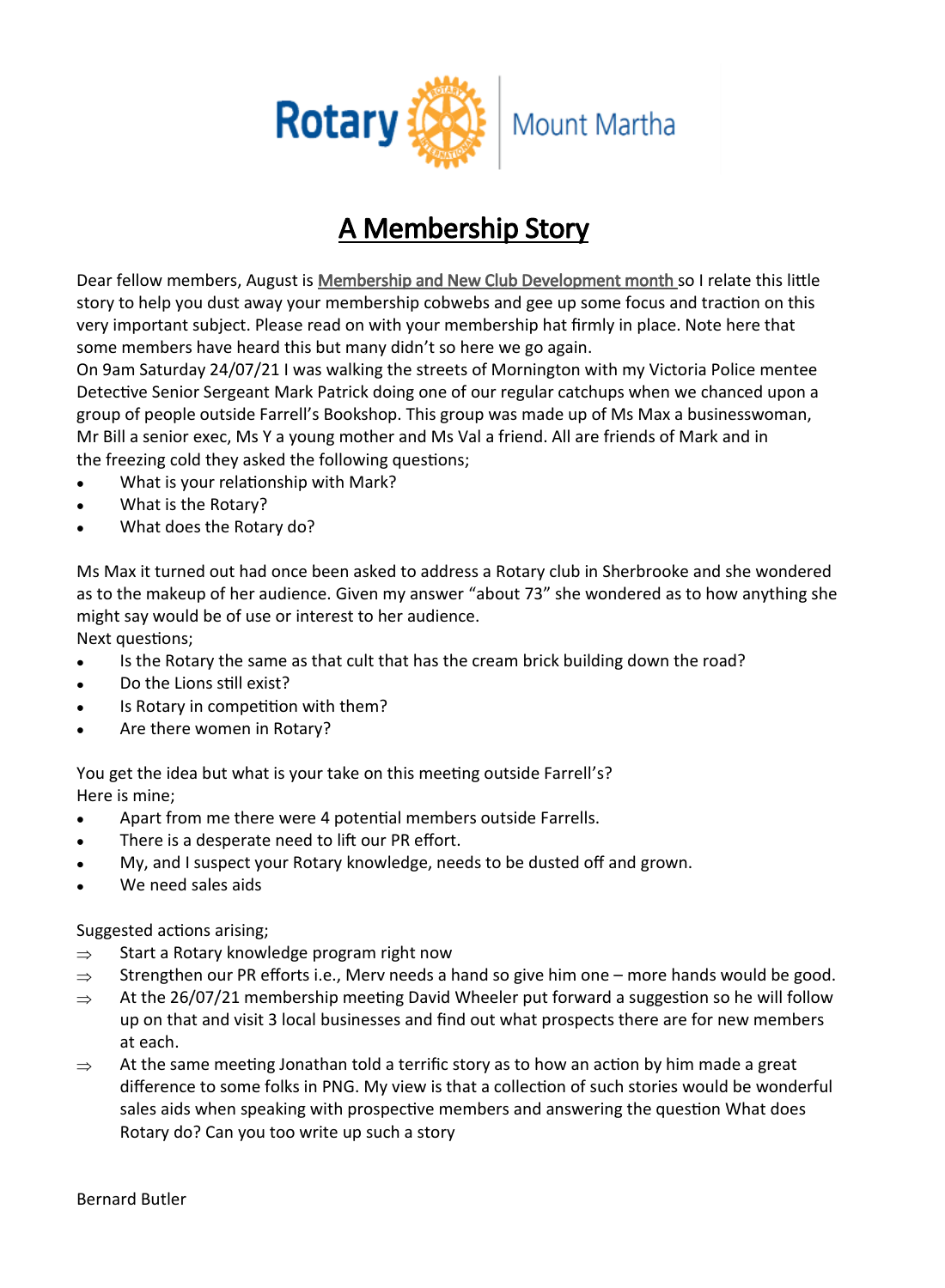

This article of the presentation of a Rotary Foundation Certificate of Appreciation to Progress Signs appeared in the Mornington Peninsula Magazine this month.

> Congratulations to Peninsula Signs for all you do on the Mornington Peninsula, we at Rotary appreciate your hard work and Community spirit, thank you.



# Supporting the community for over 30 years

The team at Progress Signs are some of our favourite sons and daughters and have been proudly supporting the Peninsula community for more than 30 years.

They have advertised in every single edition of this magazine since we started more than 15 years ago.

So everyone at Offendigitive (Photodoric Offendigite Says:<br>"Congratulations, Progress Signs, and thank you for your support." Find them at 7 Virginia St, Mornington. Phone 5975 9188.

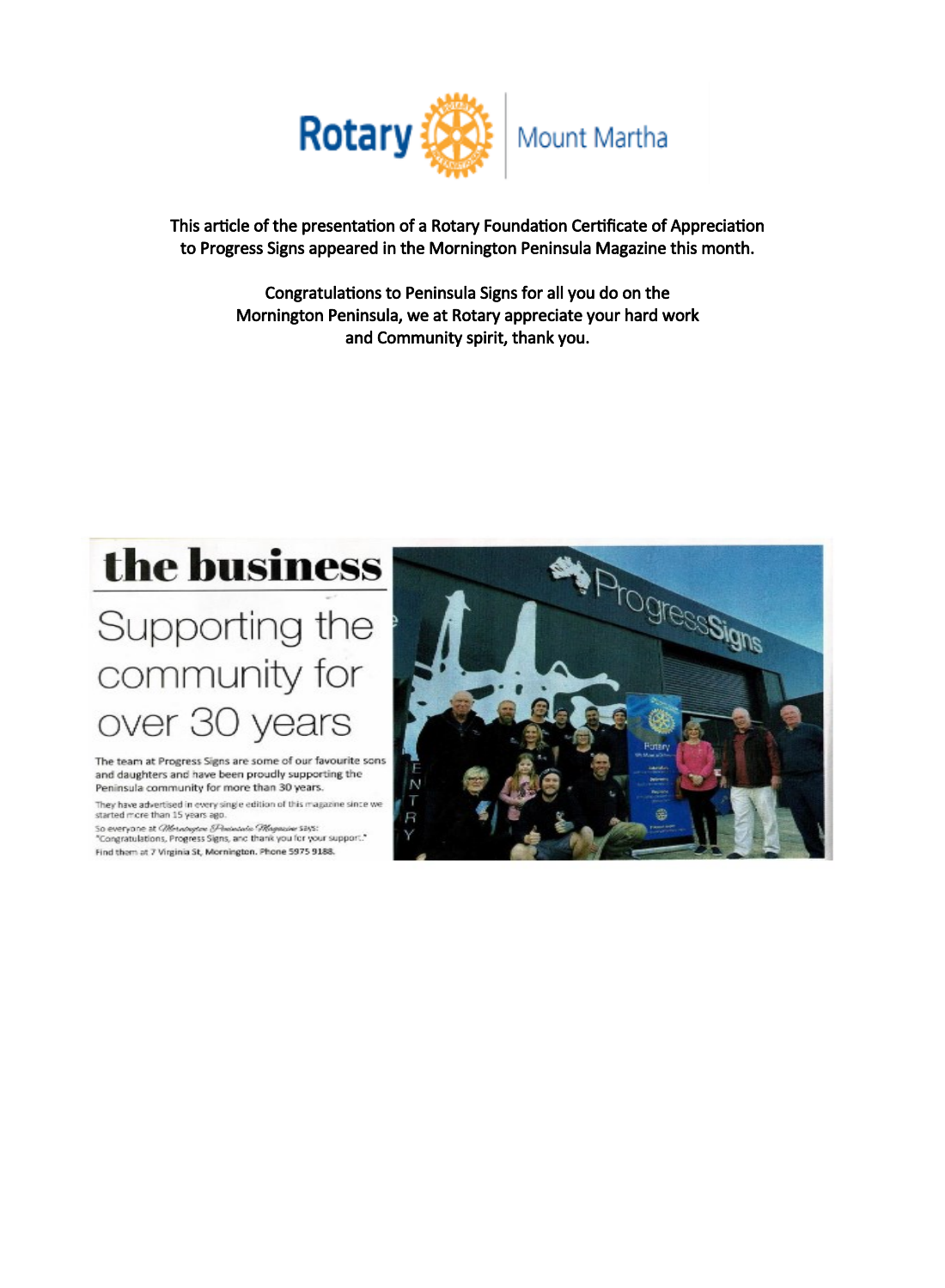

# Rotary Club of Mount Martha Christmas Raffle

# Pat Morton will give us an update at this week's Zoom meeting.

This year the Rotary Club of Mount Martha will be conducting a Christmas Raffle. The 1st prize is a Samsung 65cm 4K TV, 2nd and 3rd prizes will consist of a \$500 Bunnings voucher and a \$500 Ritchies IGA voucher. Tickets will be \$2 each or 3 for \$5. We are planning to sell 3,000 tickets. We are hoping to raise in excess of \$3,500. Tickets will be available in the next 2 weeks.

All the funds raised will go to the Mount Martha section of the "Peninsula Bay Trail" . The reasons for this decisions are; 1) it is a local project; 2) it links Mount Martha with the other trails; 3) it demonstrates our Club's work in Mount Martha and 4) will provide environmental and ecological outcomes.

The draw will be held outside Ritchies IGA at Mount Martha on 22nd December 2021.



# New Club Banner

Two new Rotary Club display promotion Banners have just been arranged - 1 bought and 1 donated through Progress Signs They will be available for use and will be housed in the Club BBQ trailer shortly